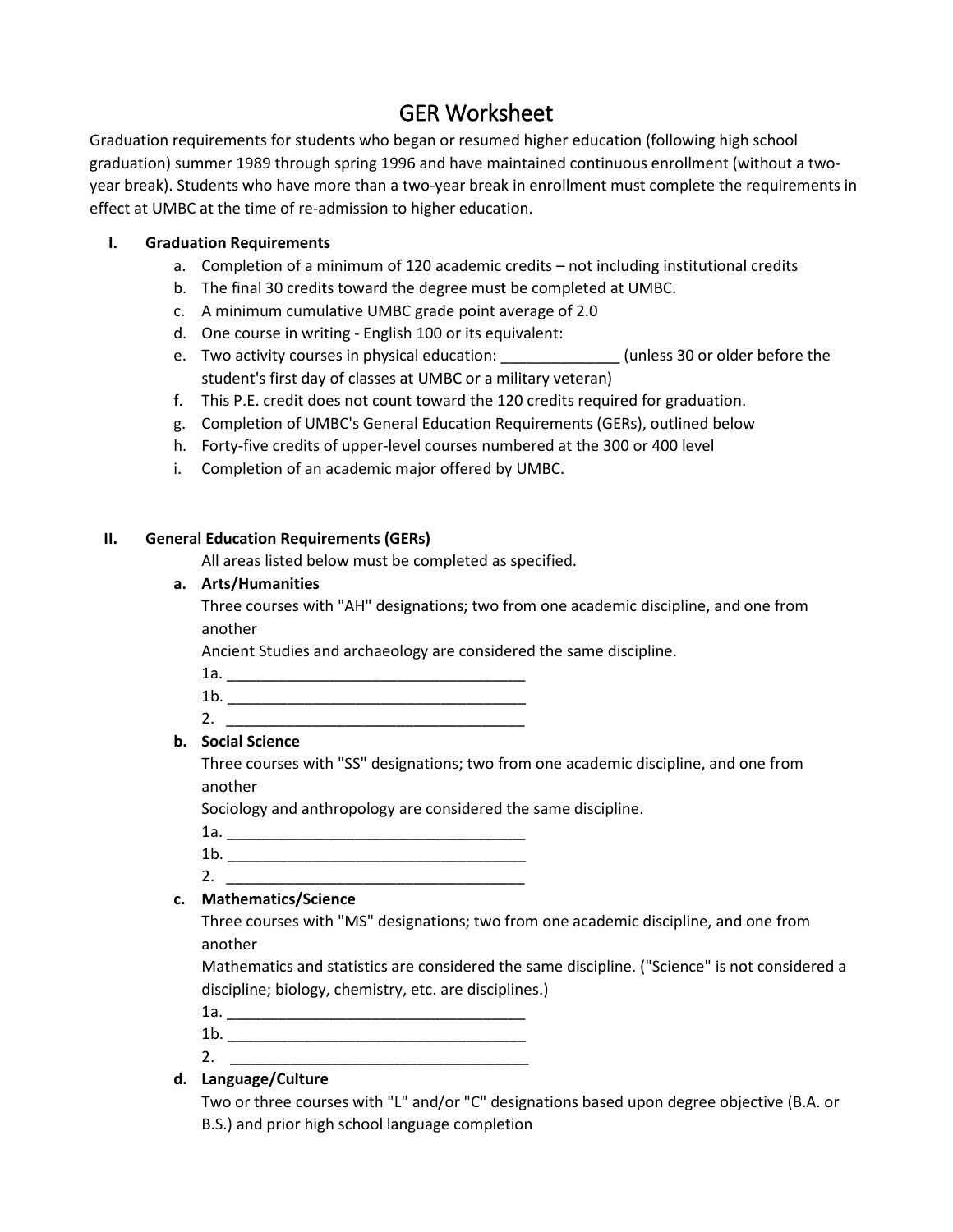Refer to the GER Language/Culture guidelines for specific details. B.A. degree:

| ۱.           |  |  |  |  |
|--------------|--|--|--|--|
| ii.          |  |  |  |  |
| iii.         |  |  |  |  |
| B.S. degree: |  |  |  |  |
| iv.          |  |  |  |  |
| V.           |  |  |  |  |

#### **III. Additional Policies Concerning GERs**

- a. English composition and all GER courses must be completed with a "C" or better. Courses taken on a P/F basis may not be used toward GERs.
- b. Within the GERs, no one course may be used to satisfy more than one area. Therefore, if a course has been approved as an "AH" or "C," it may be used to satisfy either one, but not both, of these areas.
- c. A cross-listed course is considered as any one of its assigned disciplines, no matter under which departmental designation the course is taken.
- d. No more than two courses in one discipline may be used throughout the GERs, except that three courses in the same language may be used to satisfy the language/culture area.
- e. Credit earned through AP, IB and CLEP may be used toward GERs when equivalent to a UMBC GER course. Departmental credit by exam does not apply toward GERs.
- f. Only one studio or performance course, designated by "ST," may count toward GERs.

# Language/Culture General Education Requirements (GERs)

The information provided below is intended to help clarify the Language/culture portion of the General Education Requirements (GER's). At UMBC, prior high school language completion is used to establish appropriate placement in language courses. This placement level then determines the specific language/culture courses needed to satisfy the GER's. The following chart outlines appropriate course placement and specific course requirements:

| Highest language level attained<br>in high school | <b>Appropriate Placement Level</b> | Language/ culture requirement                                                                                                                                           |
|---------------------------------------------------|------------------------------------|-------------------------------------------------------------------------------------------------------------------------------------------------------------------------|
| <b>B.A. Degree:</b>                               |                                    |                                                                                                                                                                         |
| $0 - 1$                                           | 101                                | Three courses in same language<br>OR two courses in one language<br>and one course in different<br>language OR Two courses in one<br>language and one culture<br>course |
| $\overline{2}$                                    | 102 or 103 (not both)              | Any of the above combinations<br>OR one language course (at the<br>appropriate placement level in                                                                       |
| 3                                                 | 201                                | the previously studied<br>language) and two culture<br>courses                                                                                                          |
| 4                                                 | 202                                | Any of the above combinations<br>OR three culture courses (All                                                                                                          |
| 5                                                 | 301                                | three cannot be in the same<br>department.)                                                                                                                             |